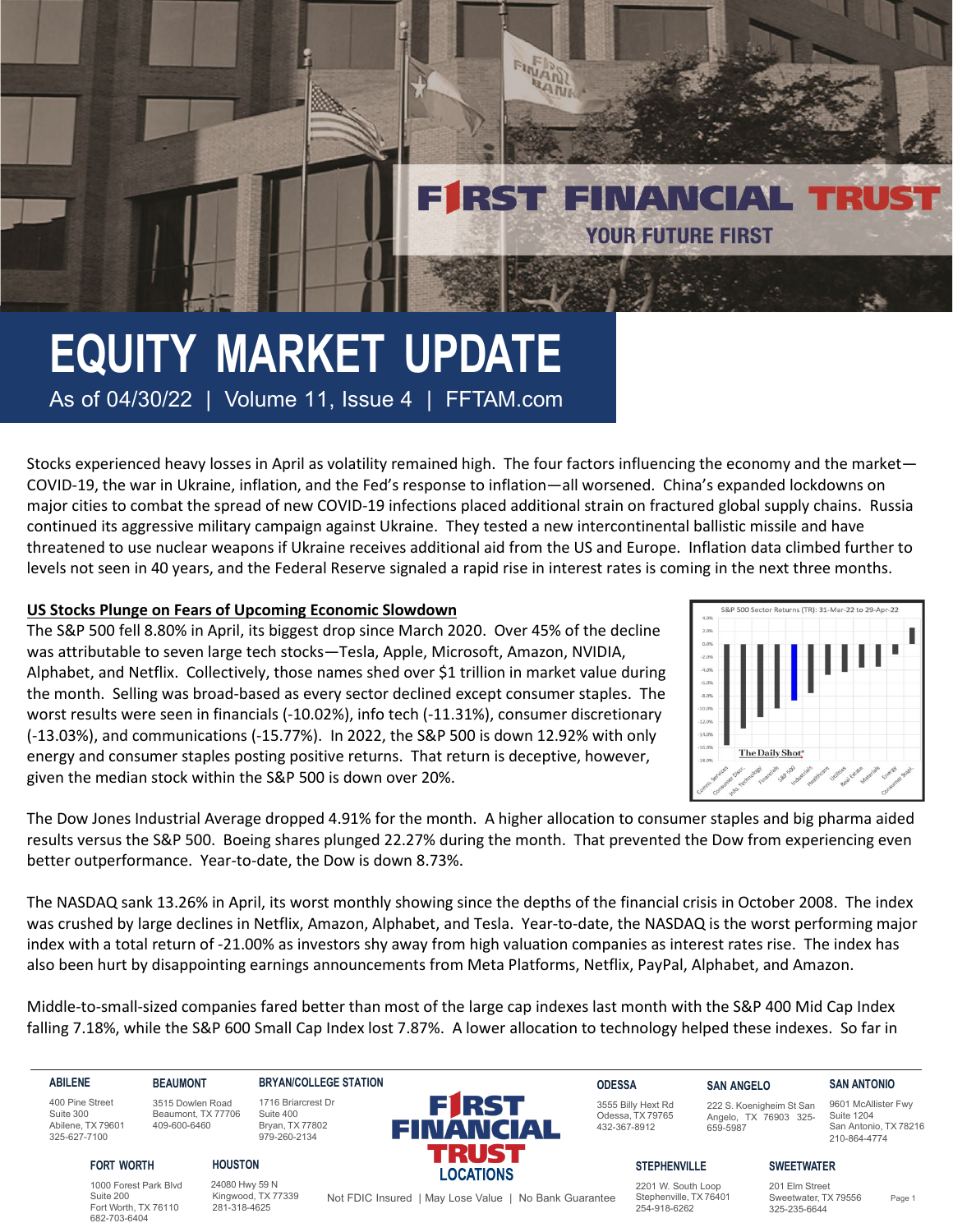2022, this area has similar returns to its large cap peers with the S&P 400 Mid Cap Index falling 12.02%, while the S&P 600 Small Cap Index is down 13.34%.

# **International Markets Fall on Ukraine War and China COVID Shutdowns**

The war in Ukraine continues to be a major focus for investors. The United States, along with its European allies, have applied numerous financial sanctions against the Russian government, its leaders, its state-owned companies, and its banking system. With few signs of peace, President Biden banned the purchase of Russian oil, while Europe is nearing an agreement for a phased-in ban. Vladimir Putin retaliated by halting natural gas deliveries to non-NATO members Poland and Bulgaria. The European Union gets 35% of its total energy needs from Russia, so prices have skyrocketed as the region scrambles to find new sources. The US government agreed to significantly increase the amount of LNG exported to Europe through 2030, and talks are underway to extend the timeframe to ensure ample supply of American LNG to the region for decades to come. The EU has also reached an agreement to procure LNG from UAE and Qatar. However, none of these solutions provide an immediate fix. There is not enough excess capacity of LNG currently available, so it will take several years for Europe to wean itself off Russian energy. In the meantime, the Eurozone continues to be plagued by record high levels of inflation. In Germany, the producer price index (PPI) surged 30.9% from the previous year, the highest reading in 73 years! Much of the jump was due to higher energy prices. Businesses are unable to pass along the full extent of inflation, so profits are being squeezed. As a result, the German government lowered their 2022 GDP growth forecast to 2.2% from 3.6%. For 2023, they expect growth to pick-up slightly to 2.6% due to upcoming supply chain disruptions from China. The entire Eurozone reported first quarter GDP growth of 0.2%.

For the second straight month, President Xi resorted to strict lockdowns of major Chinese cities to curb the spread of omicron. At month-end, over 40% of the Chinese population is unable to leave their homes, and the government continues to conduct mass testing. China's "zero-COVID" policy will cause further stress on the global supply chain in coming months as the locked down regions are home to major factories for many global companies. Politics is complicating matters. China has a very low vaccination rate with just 51% of citizens over the age of 80 receiving two doses. President Xi has also ordered that no American vaccines or therapeutics be used. To stabilize the economy, he allowed select factories to reopen with "closed loop" operations that require workers to sleep and live onsite while being tested daily. China's Service PMI dropped to 42 from 50.2 the previous month, the sharpest decline since the origins of COVID-19 appeared in February 2020. Manufacturing PMI fell further into contraction territory with a reading of 46. Finance Premier Li Keqiang reiterated GDP growth of 5.5% and CPI of 3% for 2022 even though most analysts believe those targets will be difficult to achieve. His comments could open the door to further stimulus measures from the Chinese government.

Lower valuations helped the international markets outperform the US in April with the MSCI EAFE Index losing 6.78%, while the MSCI Emerging Markets Index dropped 5.75%. Year-to-date, the two indexes are down 11.79% and 12.13%, respectively.



# **US Economy Grows, Inflation Worsens, Fed Prepares for Further Rate Hikes**

The US remains on solid footing with the economy creating 431,000 jobs. We have seen 11 straight months of over 400,000 job gains, the longest stretch since 1939. Hiring was broad based with all major industries adding new employees. Unemployment

**ABILENE**

400 Pine Street Suite 300 Abilene, TX 79601 325-627-7100

**FORT WORTH**

Suite 200 Fort Worth, TX 76110 682-703-6404

#### **BRYAN/COLLEGE STATION** 1716 Briarcrest Dr

Suite 400 Bryan, TX 77802 979-260-2134

3515 Dowlen Road Beaumont, TX 77706 409-600-6460

**BEAUMONT**

**HOUSTON**

1000 Forest Park Blvd 24080 Hwy 59 N Kingwood, TX 77339 281-318-4625



**ODESSA** 3555 Billy Hext Rd Odessa, TX 79765 432-367-8912

# **SAN ANGELO**

659-5987

222 S. Koenigheim St San Angelo, TX 76903 325- 9601 McAllister Fwy Suite 1204 San Antonio, TX 78216

**SAN ANTONIO**

210-864-4774

## **STEPHENVILLE**

2201 W. South Loop Stephenville, TX 76401 254-918-6262

**SWEETWATER**

201 Elm Street Sweetwater, TX 79556 325-235-6644

Not FDIC Insured | May Lose Value | No Bank Guarantee Stephenville, TX 76401 Sweetwater, TX 79556 Page 2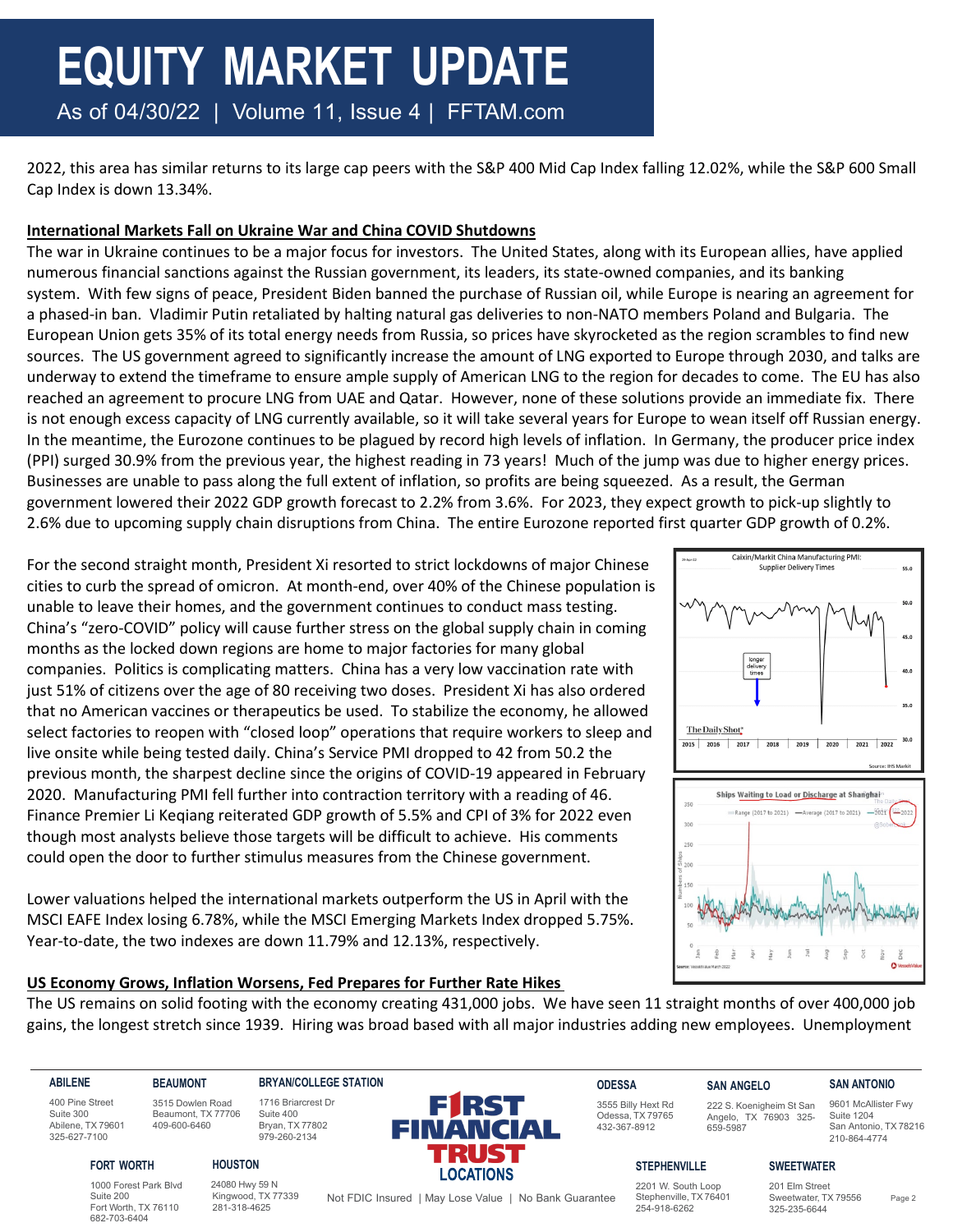fell to 3.6%. Labor force participation barely budged. We have stated for months the effect retirements have had on the size of the labor pool. Wages grew 4.5% from one year ago. Plentiful employment and wage gains fueled consumer spending. Total

consumer spending grew 1.1%, while retail sales advanced 0.5%. The reports showed a further shift in consumer spending towards services, like dining and travel, away from physical goods. Personal income grew 0.5%, but inflation rose more quickly. Income after taxes, adjusted for inflation, has fallen for eight straight months. Consumers continue to tap savings to maintain their brisk pace of spending. The savings rate, which measures income left over after paying for expenses, has fallen to 6.2%, the lowest reading in nine years. The data paints a picture of an economy growing from strong employment and rising wages, but those benefits are being eroded by rising inflation.

Inflationary pressures continue to plague the economy with consumer prices jumping 8.5% from one year ago. That was the hottest reading since December 1981 and the sixth straight month of inflation above 6%. The price hikes were widespread. Core CPI, which strips out the volatile components of food and energy, climbed 6.5%. Grocery prices rose 10%, the sharpest rise since 1980, and energy surged 32%. We continue to see sharp increases in rent, which accounts for one-third of the CPI calculation. Even though rent is up double digits in many US cities from last year, the rental vacancy rate dropped to the lowest level since the early 1980s. This means housing expenses could continue to rise at an above average pace given the limited inventory, although it will be difficult to replicate the gains of the past two years as the 30-year mortgage rate is now 5.25%. These reports serve as another reminder of the ills coming from supply chain constraints, tight labor markets, and strong consumer spending.

Businesses are trying to keep up with strong consumer demand; however, supply chain disruptions are wreaking havoc on the availability and price of components with the producer price index (PPI) jumping 11.2% on a 12-month basis. PMI readings remain strong, although new orders fell briskly.

First quarter GDP shrunk by 1.4%, which caught many off guard. However, the details confirmed what we have been seeing in various other reports. Net exports accounted for the entire decline by falling 3.2%. Private inventories also shrank 0.84%. These two items show how difficult it is for factories to get ample raw materials and products to meet demand. The consumer, meanwhile, remains bullish with private spending growing 3.7%, well above the Fed's forecast for 1.8%. The mismatch between supply and demand is fueling further price hikes.

Elevated inflation is forcing the Federal Reserve to speed-up monetary tightening. They stopped monthly bond purchases in March and increased interest rates by 0.25%. Federal Reserve Chairman Jerome Powell laid the groundwork that rate increases are







#### **ABILENE**

400 Pine Street Suite 300 Abilene, TX 79601 325-627-7100

**BRYAN/COLLEGE STATION**

#### 3515 Dowlen Road Beaumont, TX 77706 1716 Briarcrest Dr Suite 400 Bryan, TX 77802

979-260-2134



**ODESSA** 3555 Billy Hext Rd Odessa, TX 79765

432-367-8912

## **SAN ANGELO**

659-5987

222 S. Koenigheim St San Angelo, TX 76903 325-

9601 McAllister Fwy Suite 1204 San Antonio, TX 78216 210-864-4774

**SAN ANTONIO**

#### **FORT WORTH**

1000 Forest Park Blvd Suite 200 Fort Worth, TX 76110 682-703-6404

**BEAUMONT**

409-600-6460

24080 Hwy 59 N Kingwood, TX 77339 281-318-4625

**HOUSTON**

## **STEPHENVILLE**

Not FDIC Insured | May Lose Value | No Bank Guarantee Stephenville, TX 76401 Sweetwater, TX 79556 Page 3 2201 W. South Loop Stephenville, TX 76401 254-918-6262

201 Elm Street Sweetwater, TX 79556 325-235-6644

**SWEETWATER**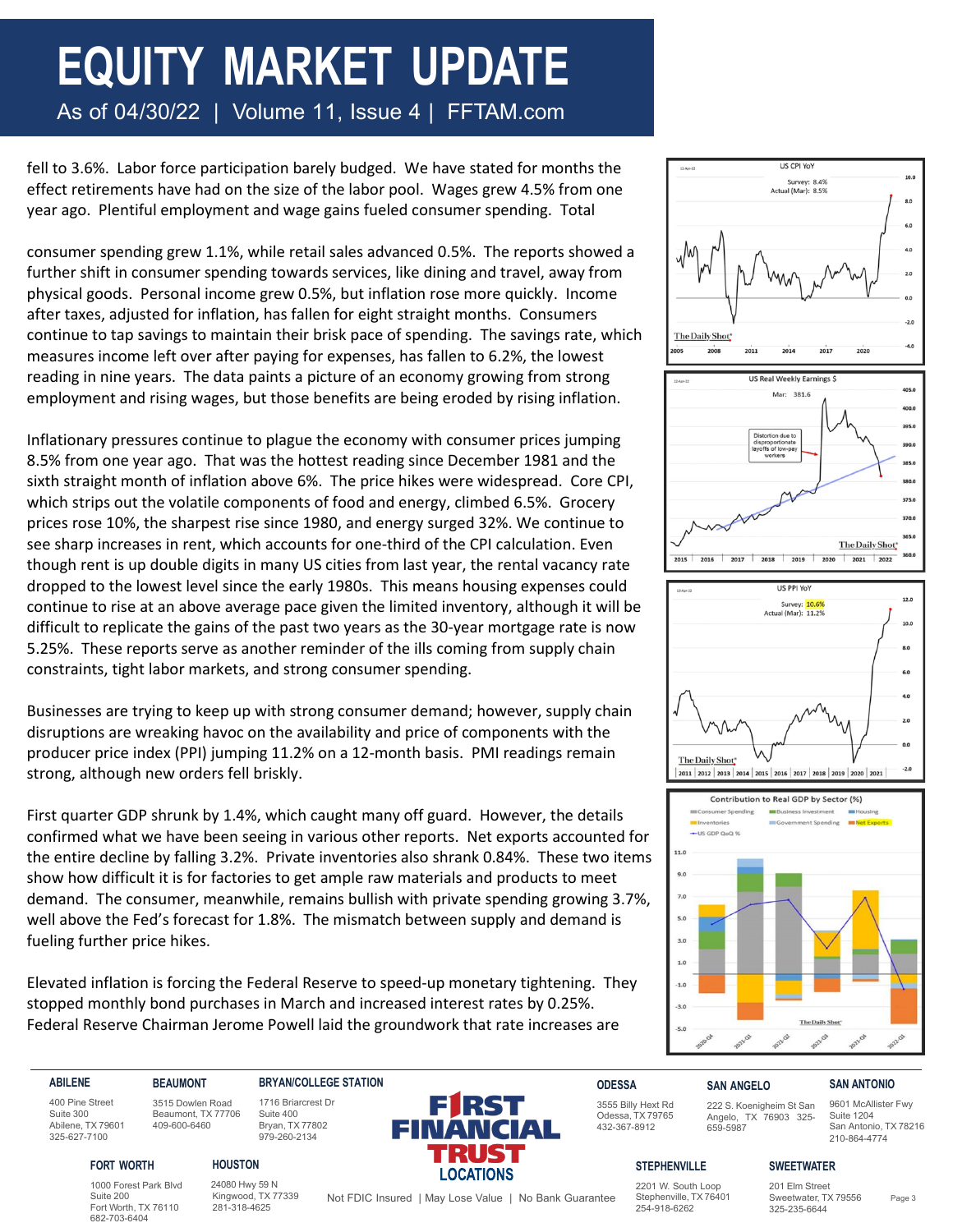about to happen in larger and faster increments. He told reporters to expect half percentage point hikes at the next three meetings. The dot plots indicate the Fed wants interest rates to be at 2% by year-end and 2.75% by the end of 2023. If this comes to fruition, it would be the most aggressive rate hiking campaign in 15 years. Mr. Powell said the Fed will reveal the details of shrinking the balance sheet at the May 4<sup>th</sup> meeting with implementation happening shortly thereafter.

# **Sell-Off Shrinks Market Valuation but Earnings Picture is Mixed**

We are in the thick of earnings season. So far, 55% of companies have released first quarter results. Earnings are up 7.1%, which is better than analysts' forecast of 4.7%. However, this is a sharp deceleration from the previous quarter when profits grew 31.4%. We have seen many high-profile earnings misses this quarter, including Alphabet, Amazon, and Netflix. This indicates that year-over-year comparisons are getting tougher, while profit growth is becoming more elusive in the face of high inflation and geopolitical uncertainty. For the full year, analysts are forecasting earnings growth of 10.3% with revenues increasing by 9.8%. These estimates are better today compared to the start of the year, and it shows that analysts expect economic conditions to improve in the  $2<sup>nd</sup>$  half of the year, especially regarding inflation. Investors are wary that double digit profit forecasts for the upcoming three quarters are too aggressive, which contributed to the large sell-off last month.



The mixture of future earnings growth and the recent market sell-off has the S&P 500 trading at 18.1x 2022 earnings estimates. This is better than the trailing earnings

multiple of 21.1x. Stocks now trade at levels below what we saw pre-COVID (19.4x) on a price-to-earnings (PE) basis. They are in-line with the 5-year average PE of 18.6x and slightly above the 10-year average of 16.8x.

The market has finally gotten serious about the Fed and inflation by removing the premium valuation on stocks. Even though current valuation appears attractive, it is based on aggressive profit growth estimates coming to fruition. This makes stocks ripe for increased volatility, especially among the higher valuation growth names.

# **Our Outlook & Strategy**

The biggest challenge for stocks in 2022 is central banks navigating how to remove emergency stimulus policies needed during the depths of the pandemic without significantly slowing growth. Russia's invasion of Ukraine complicates matters by pushing energy and food inflation even higher. The prospect of higher interest rates reduces the PE multiples investors are willing to assign to stocks. This places outsized stress on stocks trading at lofty valuations, especially those that cannot clear the earnings growth hurdles investors have forecasted.

The best summary I have seen on how to navigate the upcoming environment is from Joe Zidle, Chief Investment Strategist at Blackstone. He said: "The path forward for investors will be more challenging as slower growth, higher inflation, and rising interest rates call for higher quality, greater selectivity, and a sharp focus on duration management for both equity and fixed income investors." This is historically a good environment for First Financial relative to the benchmark given our ownership of higher quality companies—those with consistent cash flows and less leverage.

Last month's sell-off was deep and widespread. As indicated above, it corrected the premium valuation placed on stocks. We

Suite 200

682-703-6404

**BEAUMONT** 3515 Dowlen Road Beaumont, TX 77706 409-600-6460 **BRYAN/COLLEGE STATION**

**HOUSTON**

1716 Briarcrest Dr Suite 400 Bryan, TX 77802 979-260-2134



**ODESSA** 3555 Billy Hext Rd Odessa, TX 79765 432-367-8912

#### **SAN ANGELO** 222 S. Koenigheim St San Angelo, TX 76903 325-

659-5987

**SAN ANTONIO** 9601 McAllister Fwy

Suite 1204 San Antonio, TX 78216 210-864-4774

400 Pine Street Suite 300 Abilene, TX 79601 325-627-7100

**FORT WORTH**

1000 Forest Park Blvd Fort Worth, TX 76110 24080 Hwy 59 N 281-318-4625

Kingwood, TX 77339

Not FDIC Insured | May Lose Value | No Bank Guarantee Stephenville, TX 76401 Sweetwater, TX 79556 Page 4

2201 W. South Loop Stephenville, TX 76401 254-918-6262

**STEPHENVILLE**

**SWEETWATER** 201 Elm Street Sweetwater, TX 79556 325-235-6644